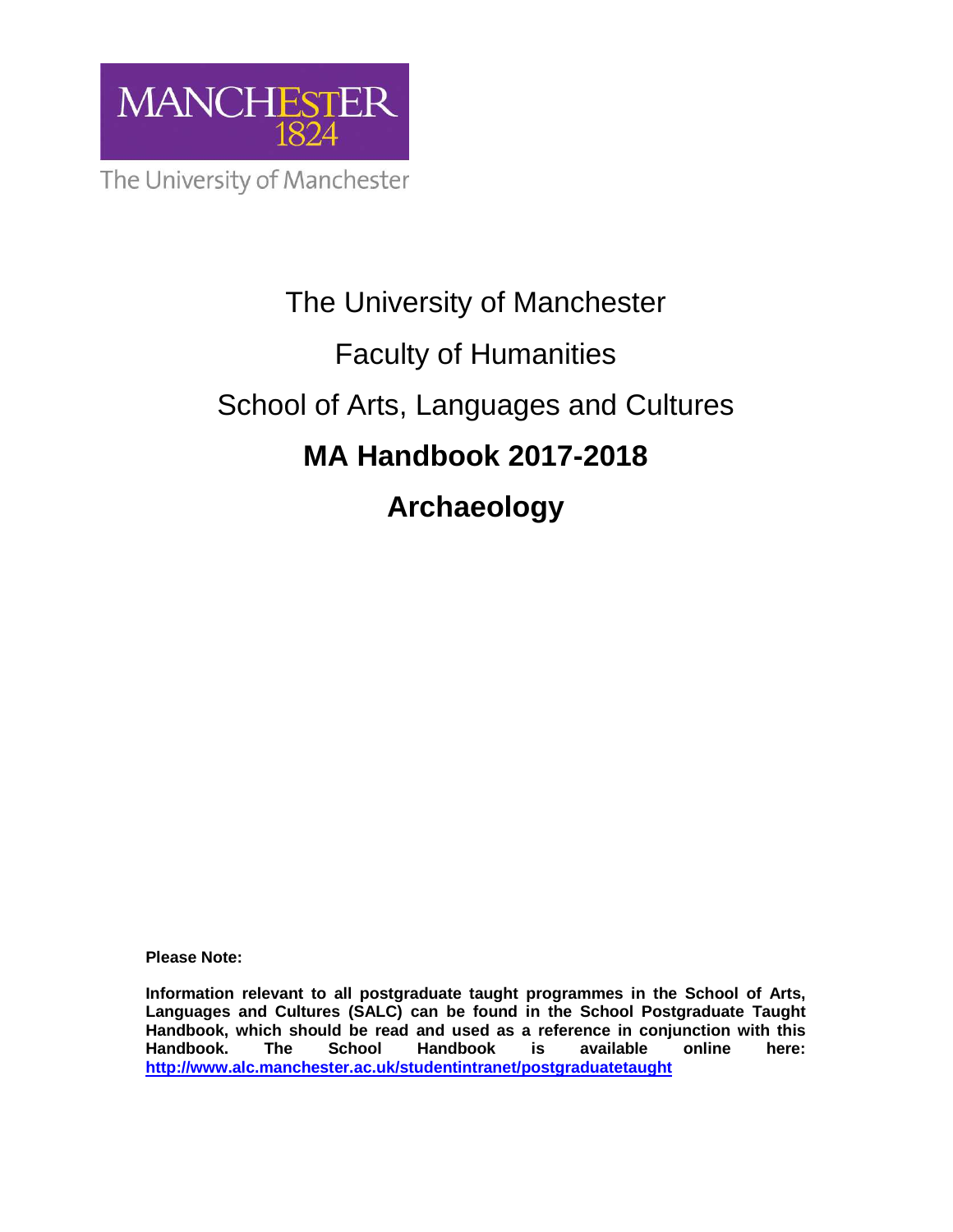# **ARCHAEOLOGY**

# **Welcome and Introduction to Archaeology**

I would like to extend a very warm welcome to Manchester and the Department of Archaeology. The University of Manchester is an excellent place to pursue MA studies in Archaeology, whether the MA will be your final Degree or you intend to pursue academic studies to Ph.D. level and beyond. I hope that your time here will be exciting and fulfilling one.

This is an exciting time to be studying Archaeology at the University of Manchester. Since 1998, the Archaeology section of the School has benefited from renewal and expansion of its staff leading to a youthful and vibrant teaching and research culture. We now have ten members of academic staff, and several honorary research fellows, all of whom are leaders in their fields. We are leading cutting edge fieldwork projects and influencing archaeological thinking around the world. You will find that your MA course units expose you to the latest ideas and discoveries, and that you are encouraged to engage first hand with our current research projects. You can find further information about academic staff research interests at http://www.arts.manchester.ac.uk/archaeology/

I very much hope that each of you will be able to pursue your particular interests, develop your ideas and encounter new and challenging concepts during your time with us. The Archaeology programme is designed to give each student the opportunity to design an individual path of study and research in order to achieve personal goals. During the first semester you will have plenty of time to mix with other MA students, especially through the core course 'Archaeologies of the Past, Present and Future', which all Archaeology MA students are required to take. Through option courses you will have opportunities to specialise and develop your own independent research culminating in the MA Dissertation.

Archaeology is part of the School of Arts, Languages and Cultures, which brings together a range of subjects in the arts and humanities and offers excellent opportunities for interdisciplinary learning and research through the new Graduate School with its dedicated facilities. You may choose to take up to 30 credits from a range of complementary course units in other disciplines, in the School and also elsewhere in the Faculty of Humanities. There is also a rich mix of research seminars and activities in the School throughout the year, including the Archaeology Research Seminar Series, the Archaeology Postgraduate Discussion Forum, and the Graduate School's artsmethods@manchester programme. We are proud of our research culture here and we encourage you to become an active participant in it!

This handbook provides you with basic information and guidance about the Archaeology MA. You should read it carefully in conjunction with the School of Arts, Languages and Cultures Handbook, which covers regulations, procedures and other School related matters. I hope that, apart from your studies, you will also find the opportunity to enjoy Manchester's lively cultural and artistic scene and the city's vibrant atmosphere. There has never been a better time to study Archaeology in Manchester. Welcome!

**Professor Eleanor Casella (Semester 1, 2017-18) Professor Julian Thomas (Semester 2, 2017-18) MA Programme Directors**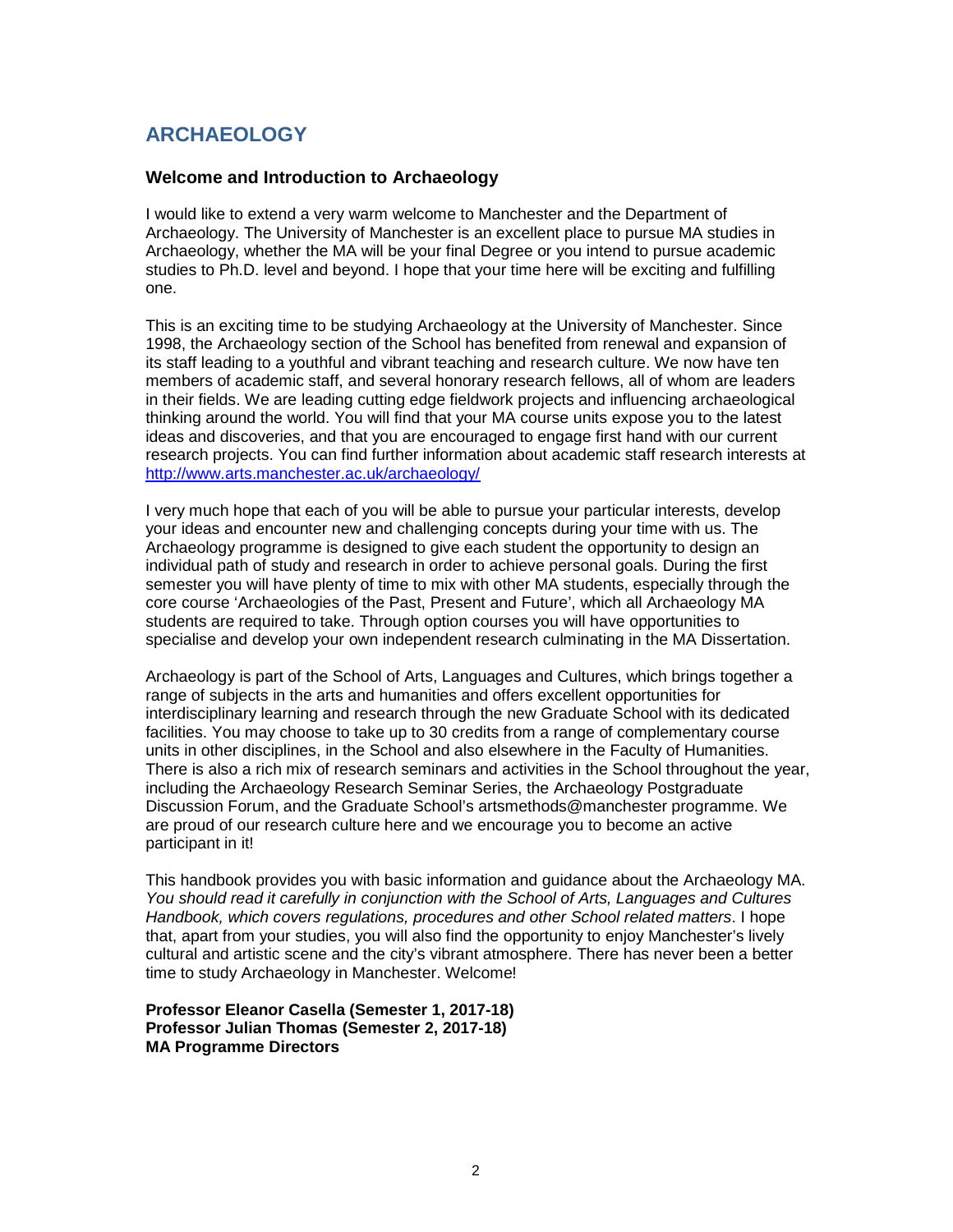# **Archaeology at Manchester: staff and research**

Archaeology is a distinctive, coherent and vibrant area within the School of Arts, Languages and Cultures. The discipline has a long history within the University of Manchester, beginning with William Boyd Dawkins who was Curator of the Manchester Museum from 1869 and contributed much to the development of Palaeolithic archaeology. Since then a number of other important archaeological figures have been associated with the University including Sir Grafton Elliot Smith and Professor Christopher Hawkes. Between the 1960s and mid 1990s, Archaeology at Manchester had a strong focus on Roman archaeology both in Britain and the Near East. However, since the late 1990s, it has undergone a phase of total renewal with the appointment of new members of academic staff. These new appointments resulted in a transformation of Archaeology within the University and it is now an internationally recognised centre for social archaeology.

Archaeology at Manchester is characterised by a number of themes, which give a distinctive flavour to our research and teaching. These include the study of:

- History, theory and practice of Archaeology
- The archaeology of cultural identities (including gender, ethnicity, personhood, etc.)
- Landscape, monuments and architecture
- Technology and society
- Death and the body
- Archaeological heritage and the contemporary significance of the past

These research and teaching themes are addressed in relation to a number of periods and regions including: prehistoric Britain and Western Europe (the Paleolithic, Neolithic, Bronze Age and Iron Age); Mediterranean archaeology (Bronze Age, Greek and Roman periods); Near Eastern archaeology from the Neolithic to the development of state-organised societies; Pacific archaeology and the historical archaeology of Australia, United States, and Britain.

All staff carry out primary field research of one kind or another. We are known for our diverse fieldwork methods, ranging from survey and excavation, through to oral history, ethnography and ethnoarchaeology. Our expertise in these different methods means we can supervise MA students in a wide range of different kinds of research. We also have a fantastic range of exciting fieldwork projects that inform our MA teaching. These projects range from the Palaeolithic to the present day, and from Whitworth Park on the border of the University to as far afield as Tasmania (Australia). For more information about our research projects see: http://www.arts.manchester.ac.uk/archaeology/research/projects/

We are all very active in our own fields, presenting our work at national and international conferences and publishing books and articles on our research and excavations. Our teaching is led by our research activity and our postgraduate students benefit from the exciting range of projects that we are engaged in, and the distinctive flavour of our research themes. We have an extremely active research culture in which the relatively large body of postgraduate students plays a key role. Postgraduate students are encouraged to attend the Archaeology Research Seminar Series where members of staff and guest lecturers present papers. We also have a Postgraduate Discussion Forum, which is run by postgraduate students for postgraduate students, and an active student Archaeological Society. Staff and postgraduate students also benefit from the integrated interdisciplinary research culture within the School of Arts, Languages and Cultures and more broadly within the Faculty of Humanities. The new Graduate School with its dedicated facilities in the Ellen Wilkinson Building provides skills training, workshops and research events. In addition, students can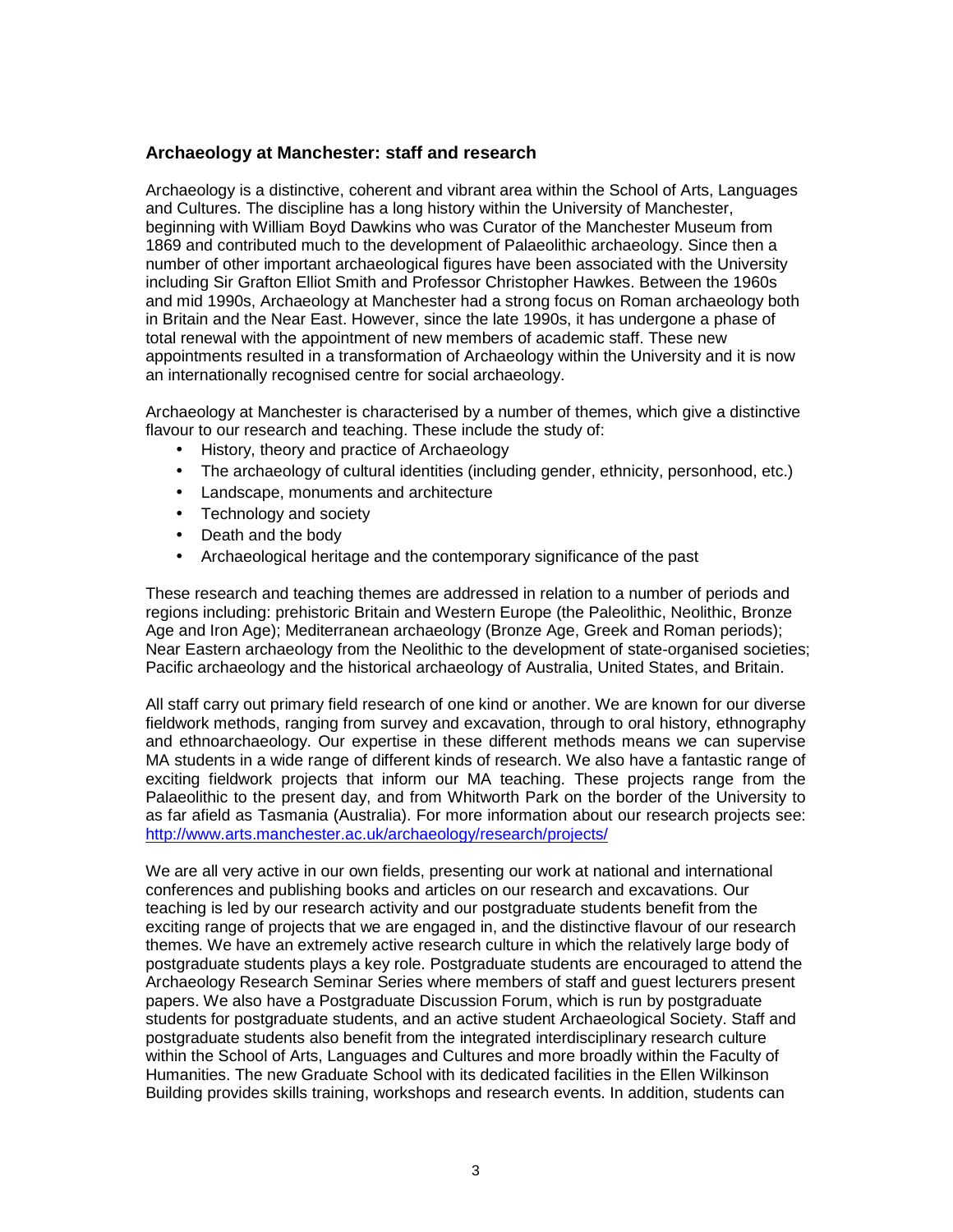make use of the rich resources provided by the Manchester Museum and Whitworth Art Gallery.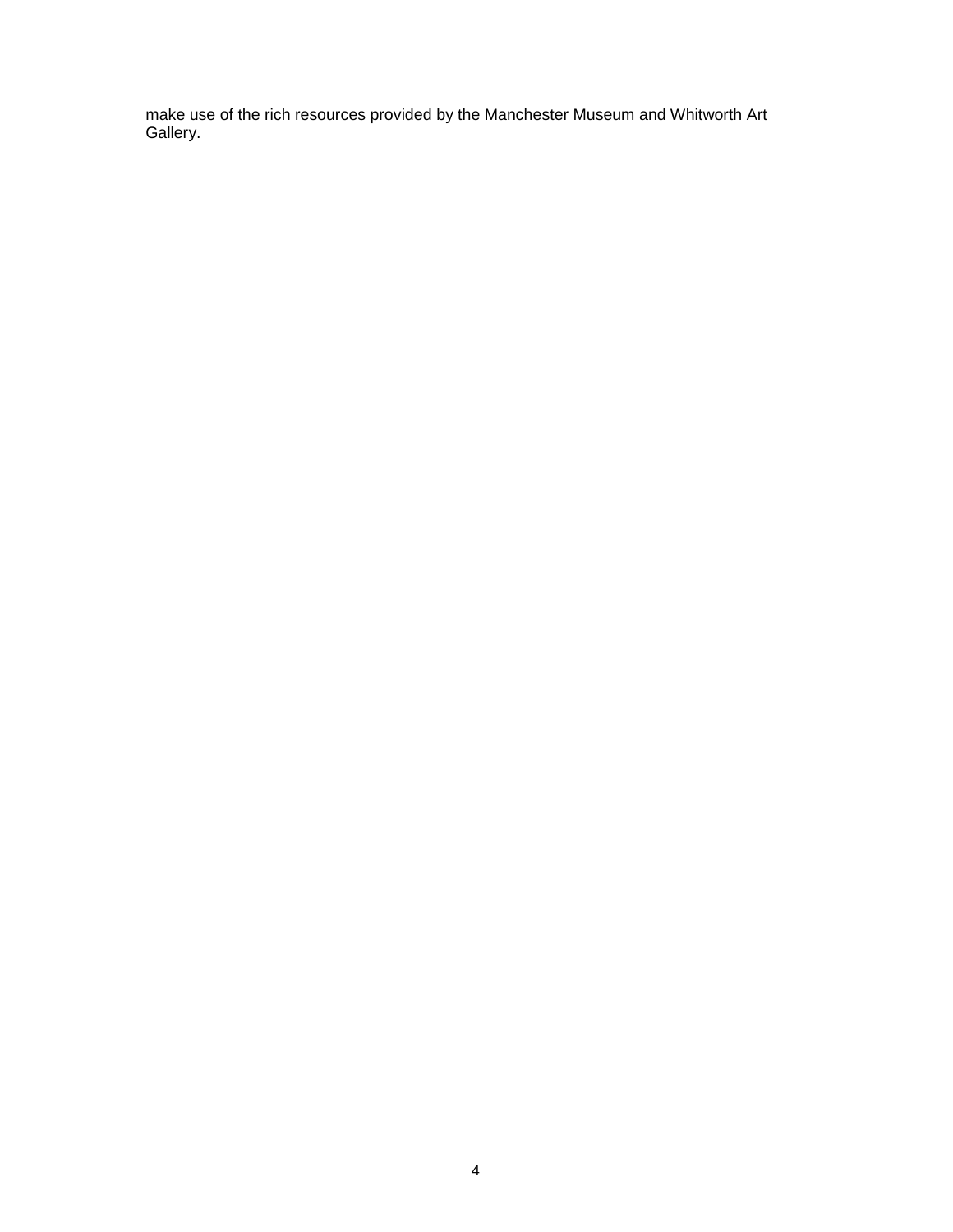# **STAFF IN THE ARCHAEOLOGY SUBJECT AREA INCLUDE:**

Dr Ina Berg, Senior Lecturer in Archaeology, Email: ina.berg@manchester.ac.uk, phone: 0161 275 7753, Room 3.16. http://staffprofiles.humanities.manchester.ac.uk/Profile.aspx?Id=Ina.Berg

Professor Stuart Campbell, Professor of Near Eastern Archaeology, Email: stuart.campbell@manchester.ac.uk, phone: 0161 275 3021, Room 4.7. http://staffprofiles.humanities.manchester.ac.uk/Profile.aspx?Id=stuart.campbell

Professor Eleanor Casella, Professor of Historical Archaeology, Email: e.casella@manchester.ac.uk, phone: 0161 275 7779, Room 4.6. http://staffprofiles.humanities.manchester.ac.uk/Profile.aspx?Id=E.Casella

Dr Hannah Cobb, Lecturer in Archaeology (0.5)/Archaeology Technician (0.5), Email: Hannah.Cobb@manchester.ac.uk, phone 0161 275 8068, Room 4.11. http://staffprofiles.humanities.manchester.ac.uk/Profile.aspx?Id=Hannah.Cobb

Dr Chantal Conneller, Senior Lecturer in Archaeology, Email: Chantal.conneller@manchester.ac.uk, phone 0161 275 7750, Room 4.14. http://staffprofiles.humanities.manchester.ac.uk/Profile.aspx?Id=Chantal.Conneller

Dr Melanie Giles, Senior Lecturer in Archaeology, Email: Melanie.giles@manchester.ac.uk, phone 0161 275 7698, Room 4.13. http://staffprofiles.humanities.manchester.ac.uk/Profile.aspx?Id=Melanie.Giles

Dr Nick Overton, Lecturer in Archaeology (0.5) Email: nicholas.overton@manchester.ac.uk

Professor Julian Thomas, Professor of Archaeology, Email: Julian.Thomas@manchester.ac.uk, phone: 0161 275 3017, Room 4.15. http://staffprofiles.humanities.manchester.ac.uk/Profile.aspx?Id=julian.thomas

#### **HONORARY TEACHING AND RESEARCH STAFF:**

Professor Piotr Bienkowski, Emeritus Professor in Archaeology and Museology Email: piotr.a.bienkowski@manchester.ac.uk http://www.manchester.ac.uk/research/piotr.a.bienkowski/personaldetails

Dr Elizabeth Healey, Honorary Lecturer in Archaeology, Email: Elizabeth.a.healey@manchester.ac.uk, phone: 0161 275 0301, Room 4.04 http://staffprofiles.humanities.manchester.ac.uk/Profile.aspx?Id=elizabeth.a.healey

Professor John Prag, Honorary Professor in the Manchester Museum and Professor Emeritus of Classics; Honorary Lecturer in Archaeology Email: john.prag@manchester.ac.uk

Dr John Peter Wild, Honorary Research Fellow in Archaeology, Email: j.wild@manchester.ac.uk, phone: 0161 275 3019, Room 4.9 http://staffprofiles.humanities.manchester.ac.uk/Profile.aspx?Id=j.wild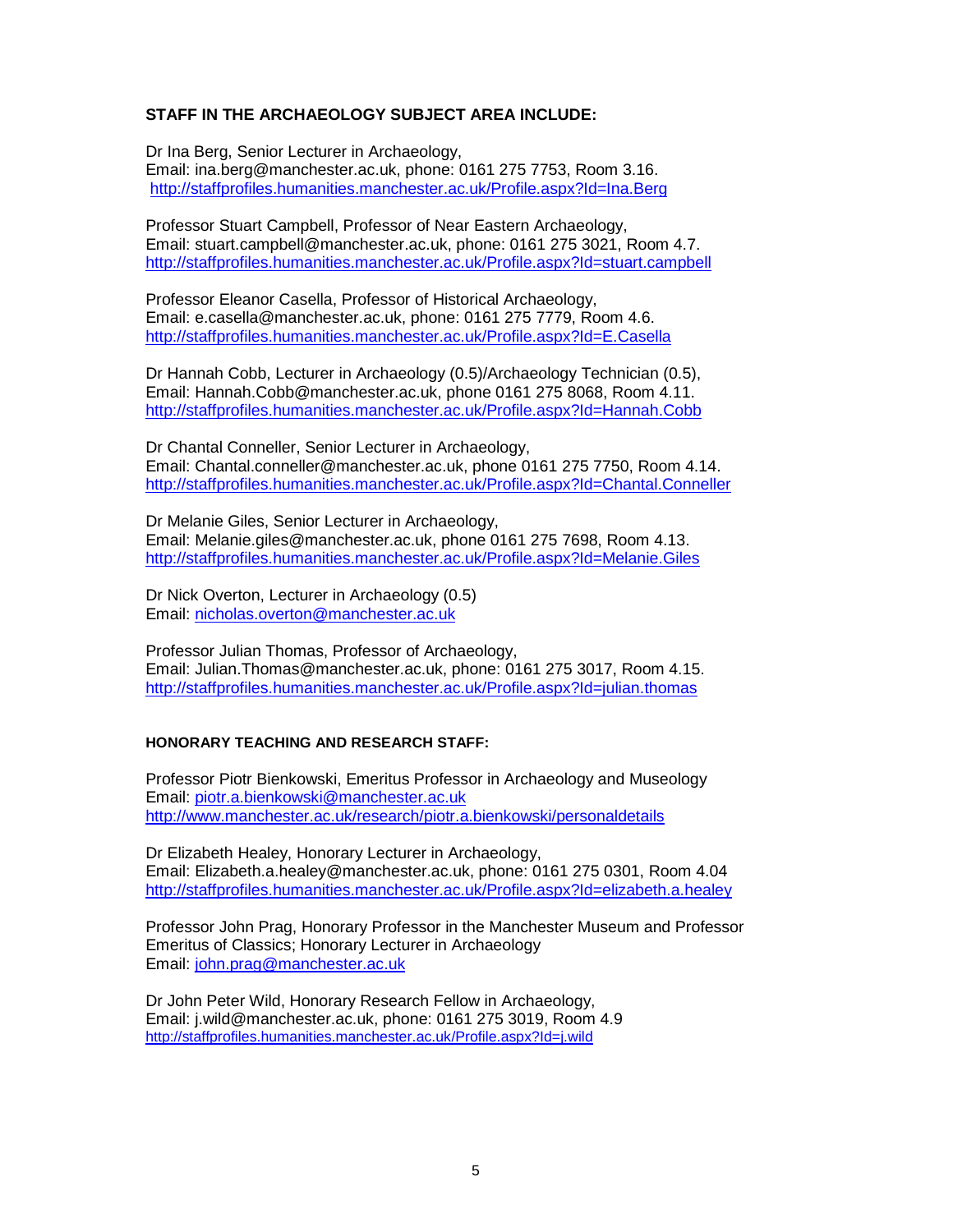# **The MA in Archaeology – Programme of Study**

## **Programme Aims for the MA in Archaeology:**

- 1. To enable students to develop their understanding of the interrelationship between archaeological theory, interpretation and practice to a level appropriate to a Masters degree
- 2. To provide students with an overview of a range of theoretical approaches to artefacts, architecture and landscape, and encourage them to explore these in relation to specific case studies
- 3. To encourage students to develop their critical skills concerning inference and interpretation
- 4. To encourage students to develop a critical awareness of the contemporary social and political contexts of archaeology
- 5. To enhance and amplify previously acquired disciplinary and transferable skills

# **MA only (i.e. not applicable to Diploma students)**

6. To enable students to undertake self-critical original research (through the MA dissertation)

# **Learning outcomes for the MA in Archaeology:**

On successful completion of the MA/Diploma programme students should have:

- 1. An awareness and use of a range of different theoretical approaches to interpret past material culture.
- 2. A knowledge and understanding of specialised areas of archaeological enquiry (period, region or theme-based), as appropriate to the specialised option units selected by the student.
- 3. A critical awareness of the contemporary social and political contexts of archaeology
- 4. Demonstrated confident ability in the following skills: problem-solving, evaluating evidence, synthesizing archaeological data from a range of contexts, presenting a coherent and compelling academic argument, and exercising independent and critical judgement.

#### **MA only (i.e. not applicable to Diploma students)**

5. Demonstrated their ability to undertake (planning, conducting and reporting on) sustained and independent research.

# **Programme Structure**

Full time students undertake 180 credits composed of 120 credits of taught courses and 60 credits for the Dissertation. (The taught courses should be split 60 credits per Semester unless you seek the approval of the Programme Director to do otherwise.)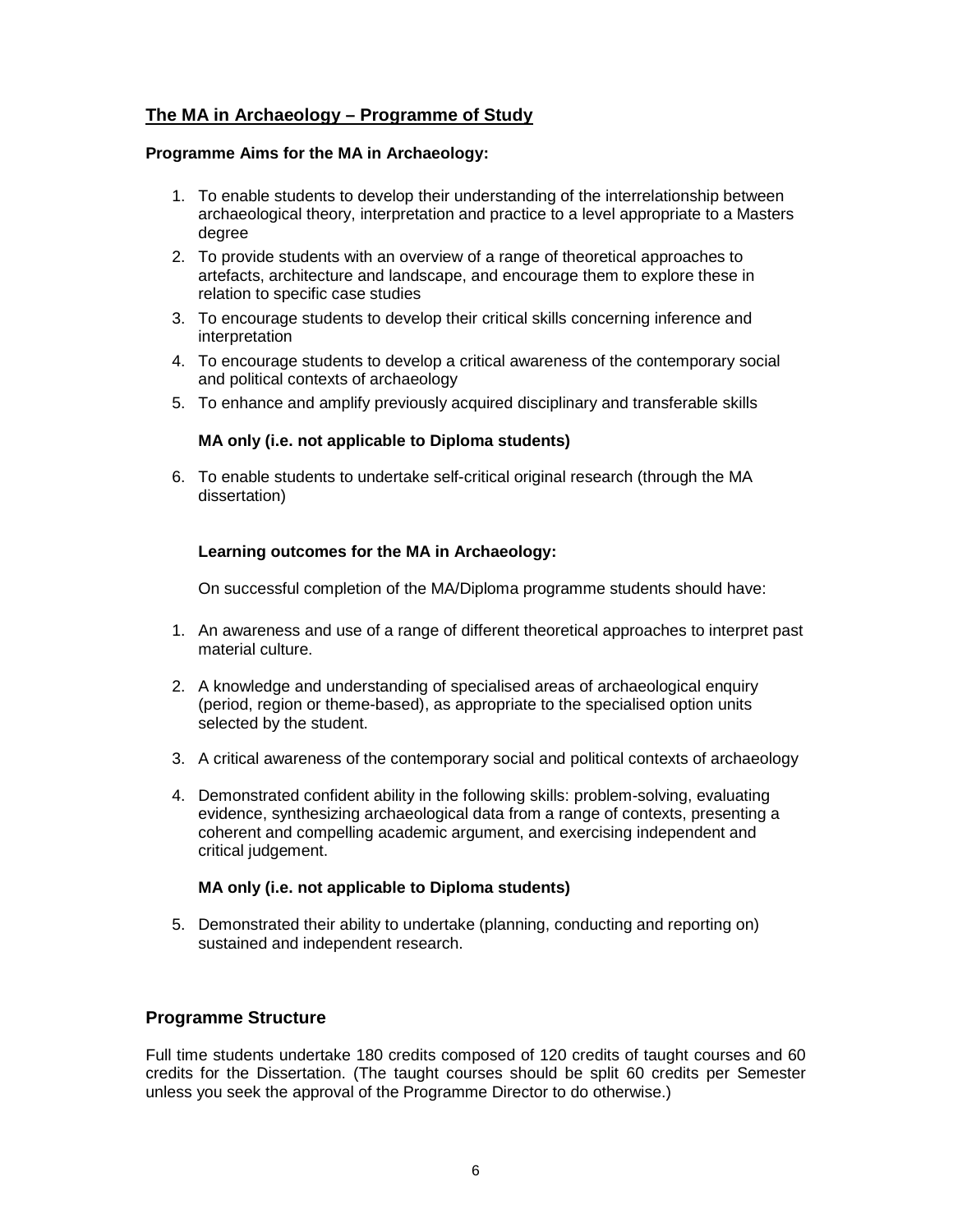Part-time students undertake 60 credits of taught courses in the first year (including the core course) and 60 credits of taught courses in the second year (in addition to the Dissertation which represents 60 credits). The taught courses should be split 30 credits per Semester unless you seek the approval of the Programme Director to do otherwise.

The courses available are.

# **Compulsory**

| ARGY60351                  | Archaeologies of the Past, Present and Future (core course) | 30 |  |  |
|----------------------------|-------------------------------------------------------------|----|--|--|
| ARGY60010                  | <b>Dissertation</b>                                         | 60 |  |  |
| <b>Option Course Units</b> |                                                             |    |  |  |
| <b>Semester One</b>        |                                                             |    |  |  |
| ARGY60371                  | Archaeology of Social Identities                            | 30 |  |  |
| ARGY60701                  | Archaeology of Social Identities                            | 15 |  |  |

NB The compulsory unit ARGY60351 (30 credits) is also a semester 1 course

# **Semester Two**

| ARGY60362 | Archaeology and Society in the Near East and Mediterranean | 30 |
|-----------|------------------------------------------------------------|----|
| ARGY60602 | Archaeology and Society in the Near East and Mediterranean | 15 |
| ARGY60382 | Producing and Consuming Heritage                           | 30 |
| ARGY60502 | Producing and Consuming Heritage                           | 15 |
| ARGY60392 | Prehistoric Britain in its European Context                | 30 |
| ARGY60902 | Prehistoric Britain in its European Context                | 15 |

You may take up to 30 credits of course units from other MA programmes (subject to the approval of your Programme Director). The 15 credit versions of the above courses allow you to combine this with a 15 credit course unit from outside the Archaeology Programme.

# **Teaching and Learning**

# **Taught Courses**

**ARGY60351 Archaeologies of the Past, Present and Future core course (30 credits)**  Moving beyond established theoretical frameworks and intellectual debates, this course questions, problematizes and challenges existing approaches and methodologies in archaeology. It encourages students to think critically about the relationship between theory and practice and actively seeks out emerging issues and future 'hot topics'. Being at the forefront of emerging knowledge and debates, the course emphasizes how past and present are conjoined in all aspects of archaeological engagement. Students are encouraged to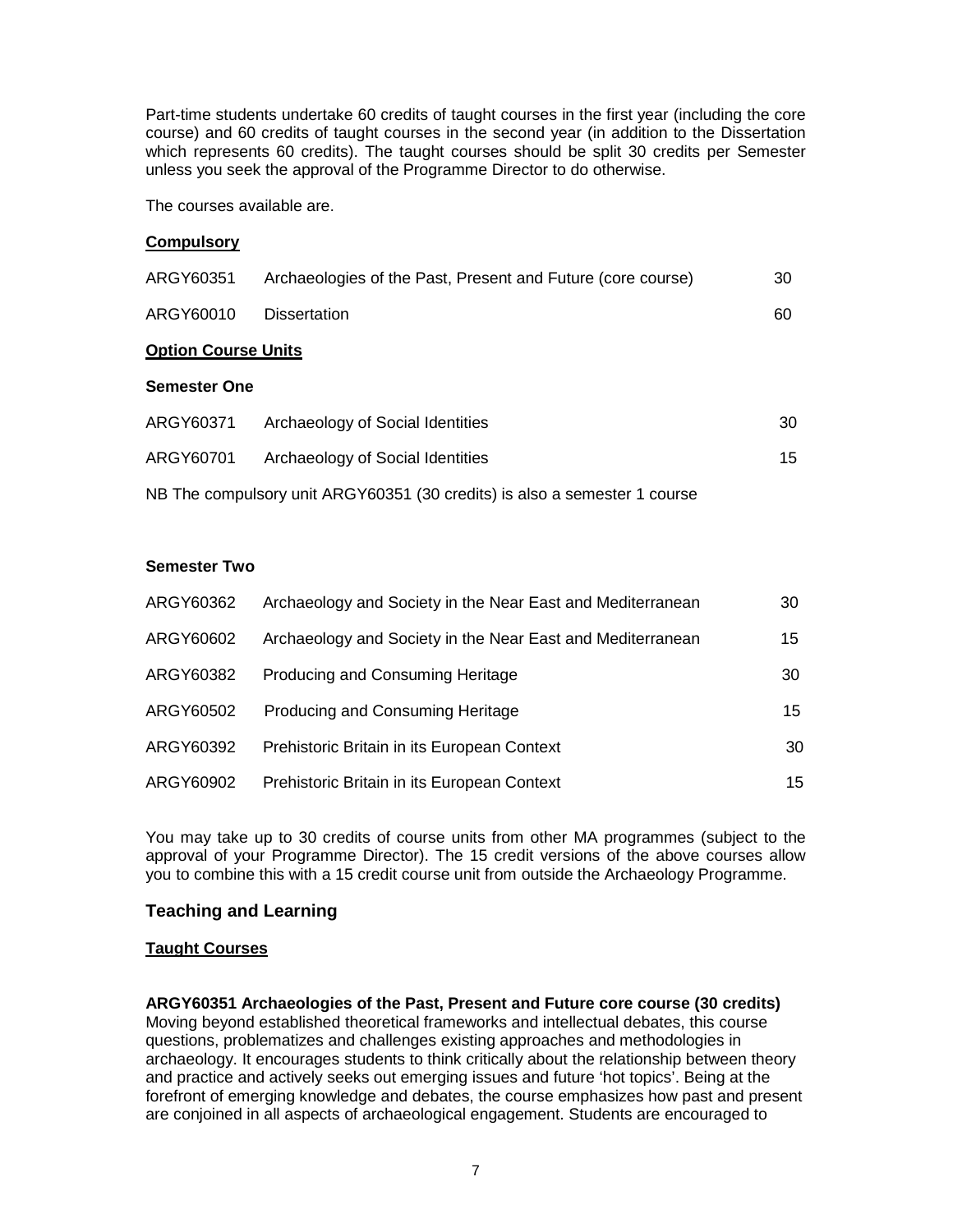develop a critical and self-reflective perspective through seminar discussion, a course portfolio and an assessed presentation. Although this is a course with a broad intellectual remit, students are able to develop their own interests through case study selections and assessment choices

#### **Option course units**

Each option course unit consists of eleven sessions in the first semester and twelve during the second including an introductory session. Teaching will be by various methods as appropriate to the course content, but may include: lecturing by the tutor, tutor–led discussion, student–led discussion, group projects, student presentations.

MA students are also invited to attend the second–level undergraduate lectures Theory and Philosophy in Archaeology or Material Worlds: archaeological and anthropological approaches. If they wish, MA students may also sit in third-level undergraduate lectures if approved by the specific course lecturer.

# **Dissertation**

The dissertation consists of a 12-15,000 word thesis that provides students with an opportunity to engage in original research with the support of a dedicated supervisor. The dissertation develops a student's ability to identify a research question, frame a problem, analyse sources, plan and conduct an extended piece of research and articulate the findings using appropriate academic language and conventions. In addition to individual supervision the dissertation is supported by 3 workshops led by the MA Programme Director and a Dissertation Handbook. Progression to the dissertation is dependent on approval of a dissertation outline proposal (See Appendix 1).

# **Self-Directed Learning**

In addition to the elements of organised teaching and learning described above, you are expected to undertake your own programme of self-directed learning and skills acquisition. This may involve self-directed reading, languages, computer training, attendance at research seminars in Archaeology or other departments, visits to local galleries and museums, voluntary work on excavations or in arts institutions, and many other forms of encounter.

You are encouraged to record and reflect upon these activities in some form or another (e.g. a dedicated notebook or on computer). Particular attention might be paid to noting down difficult or stimulating ideas that prompt you to think about Archaeology in new (especially unexpected) ways. It will also be useful to produce commentaries on stimulating books, visits to museums or archaeological sites etc. Such self-directed learning will help you to develop intellectual independence, confidence and creativity.

#### **Other activities**

MA students are also expected to participate in the broader research culture of both the Department and the School of Arts, Languages and Cultures, where they are regarded as playing an important role. Activities include:

- **Archaeology Research Seminars:** research papers are given by distinguished guests and visitors to the School.
- **The Archaeology Postgraduate Discussion Forum:** postgraduate students present their work in a more informal fashion for discussion. Alternatively specific articles or books are specified for discussion.
- **Regular conferences organized within the School**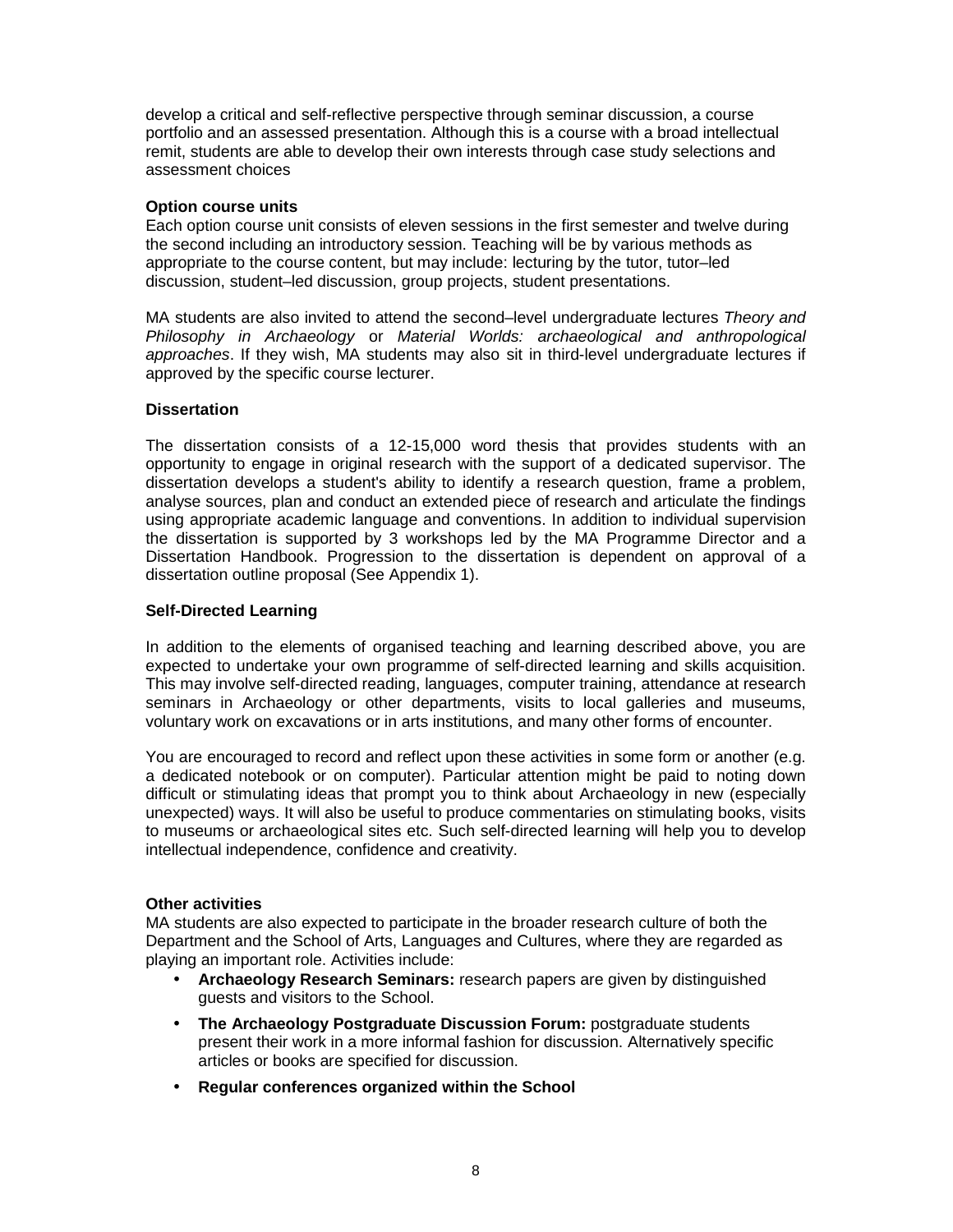- **Seminars in other disciplines**: MA students benefit greatly from attendance at seminars in other, related, disciplines, in terms of broadening their intellectual horizons and developing their confidence and creativity. The monthly University magazine UniLife, carries details of lectures and seminars across the University, at the Manchester Museum, and the John Rylands Library. The Institute of Cultural Practice and the Departments of History, Classics and Ancient History and Anthropology all run excellent research seminars. Students who are interested in a particular discipline are advised to visit the relevant departmental web site for a programme of research seminars.
- **Centre for Interdisciplinary Research in the Arts and Languages (CIDRAL)** has an annual themed programme of research seminars and conferences, as well as master classes and workshops for postgraduate students.

#### **Facilities**

Our staff are our most important resource for postgraduate study, providing you with taught courses and research supervision at the forefront of archaeological enquiry. The expertise of the core academic staff is supplemented by several honorary lecturers and a varying number of postdoctoral research fellows, many of whom specialise in the study of particular classes of archaeological material, such as lithics, textiles, metalwork and pottery.

The Manchester Museum, which is part of the University, has outstanding collections of Egyptian, Classical and other antiquities. Our students can also draw upon the resources of museums in Chester, Liverpool, Leeds, Sheffield and Carlisle.

The main library provision is the John Rylands University Library, one of the best university libraries in Britain. Its resources for archaeology have been built up over several decades and, as a consequence, there is a substantial collection in this area. Likewise, the social anthropology collection is very good and provides an excellent resource for postgraduate students working in the realm of anthropological archaeology. We share a reference library with Art History and Visual Studies, which contains key high demand texts and provides a quiet working environment.

Teaching rooms and the reference library/reading room are situated together in the Mansfield Cooper Building with a café and communal seating areas. There are two laboratories, one of which is dedicated to postgraduate and staff research. Archaeology shares a common room with Art History and Visual Studies on Level 4, where staff and students can interact. Within the same building there are network computer clusters for postgraduate students.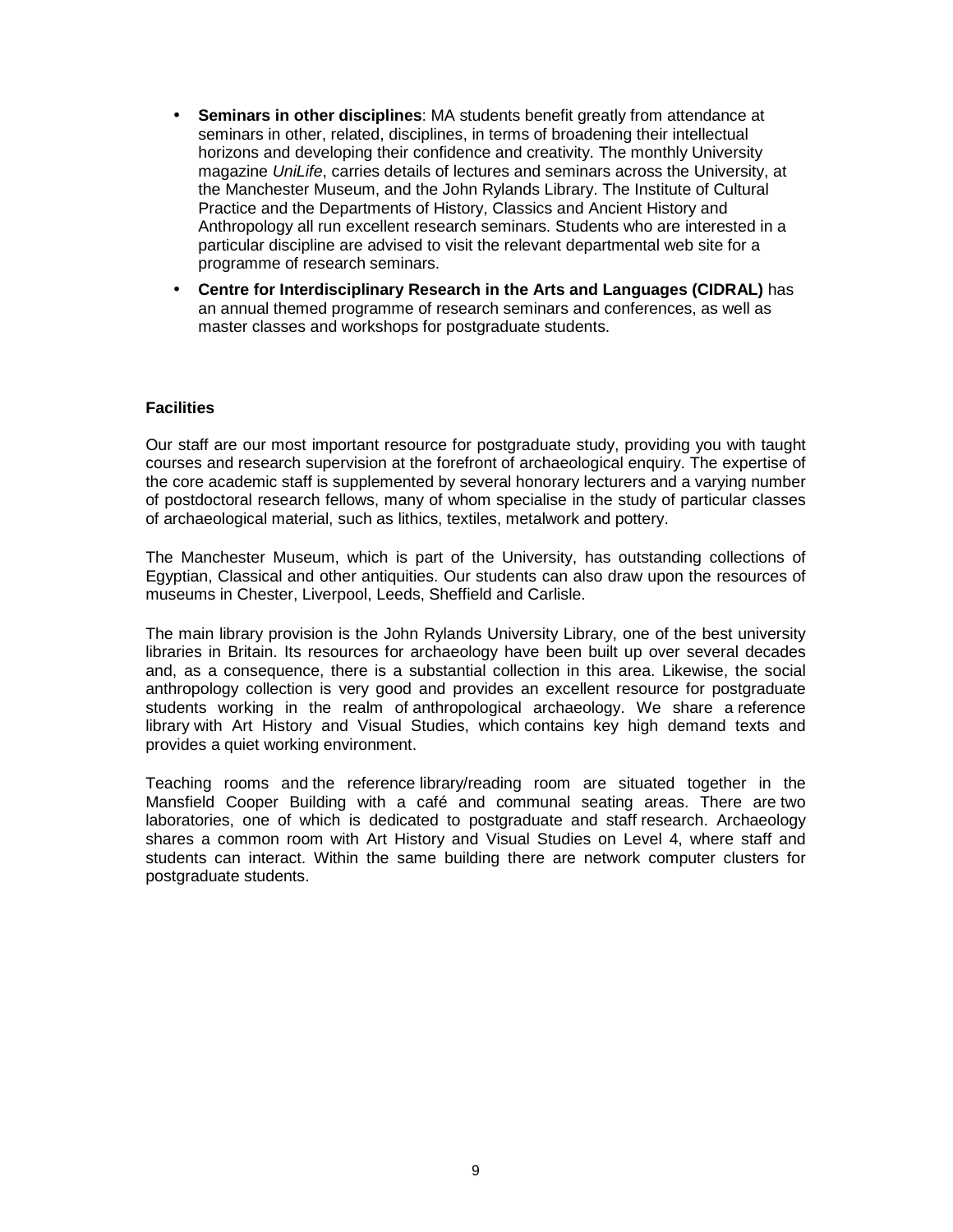# **Appendix 1: The MA Dissertation Proposal Outline**

Successful completion of the Research Outline is the compulsory pre-requisite for the completion of the MA dissertation. Students are required to submit a written Research Outline (see key dates) and then present their Research Outline as a formal oral presentation followed by discussion and verbal feedback from their supervisor and peers. Presentations are arranged by the MA Programme Director or Postgraduate Officer in your discipline.

We strongly recommend that students should make contact with one or more members of the academic staff with appropriate experience in their chosen field for advice and feedback on the proposed research before submitting the written proposal. Contact details and research interests are provided in the subject area section of this handbook.

Aims of the Outline:

- To help structure the second semester of the MA leading to the writing of a significant research-based dissertation
- To invite students to plan their project in a concise manner with a clear timetable and concrete attainable research objectives
- To enable students to present orally and in written form their research ideas in order to enable them to obtain rapid feedback at an early stage
- To give students the opportunity to develop skills in research design, project management and other transferable skills essential for their future career
- To help students considering further research to draft a potential funding application

Intended Outcomes:

- a well defined research question
- a clear awareness of sources available to address the question
- a clear awareness of the methodological issues that need to be addressed in the research
- a clear awareness of research planning and timetabling
- correct use of bibliographical conventions applied in the discipline

The Written Research Outline

Written Research Outlines should be submitted following the same guidelines as for other pieces of course-assessed work.

The research outline must consist of a core document of 500-750 words followed by an appendix. The core document should state clearly:

- Your reasons for undertaking this project
- The research problems or questions you intend to address
- The research context in which those problems or questions are located. In describing the context, you should refer to the current state of knowledge and any recent debate on the subject.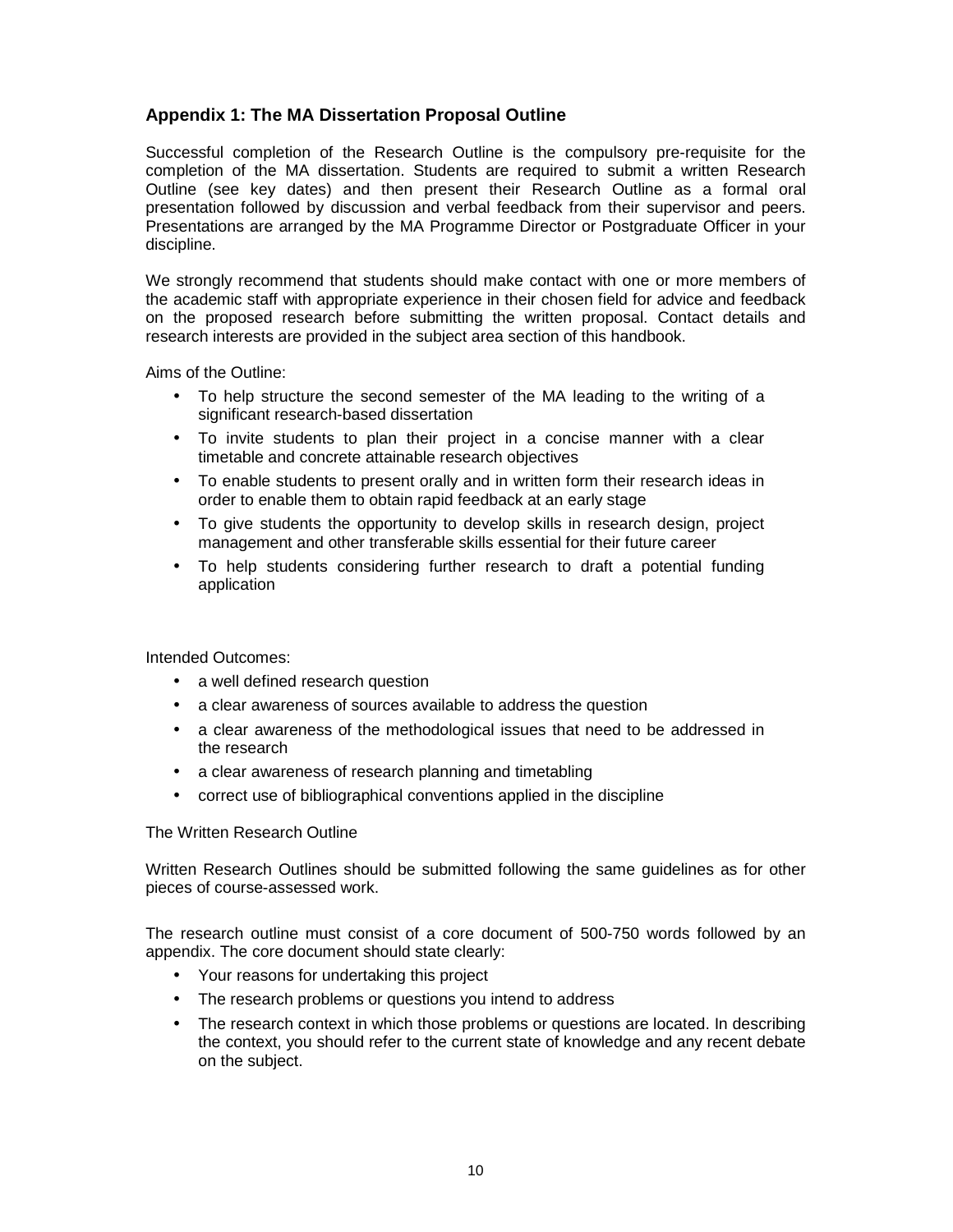- The particular contribution to knowledge and understanding in this area that you hope to make. You should explain why the work is important. The fact that an area has not been studied previously is not, in itself, a reason for doing it.
- The methods and critical approaches that you plan to use to address the problems or questions you have set. We don't just need to know what you are going to work on, we need to know how you plan to go about it

In the appendix you should provide supporting information:

- A brief breakdown of the chapters or sections of the thesis (1 page maximum)
- A timetable of research and writing (1 page maximum)
- Additional training and preparation you may need, indicating any ethical issues which may arise and could require clearance from the Ethical Committee (1 page maximum)
- A working bibliography of sources that you intend to use. In the case of unpublished or rare materials you will need to state where these sources are located and how these will be accessed. For example, if you are undertaking an archaeology project, do you need a permit to access a particular site and how will this be obtained? It is sometimes helpful to put forward alternative strategies or approaches if you are aware that problems might arise. (2 pages maximum)

The Oral Presentation and Feedback

The oral presentation should be no more than 10 minutes in length and concentrate on the context of the question and clearly defining the methodology to be employed. Powerpoint or other forms of A/V presentation may be used in support of the presentation. The presentation will take place in a small group as arranged by the Programme Director.

Discussion and feedback of issues arising from the Research Outline will follow the presentation. This feedback is an opportunity for students to assess the validity of their project in terms of aims and methodology and represents the beginning of supervised guidance.

Guidance for the Assessment of the Research Outline

The Research Outline is marked on a pass/refer basis: it is not given a numerical mark and in that sense does not contribute towards your overall degree result. A successful Research Outline will contain all the elements specified above, and will demonstrate satisfactorily that this is a viable project capable of being brought to completion in the time available. Successful completion of the Research Outline results in an agreement in principle to proceed to the dissertation. Students who do not achieve the agreement in principle will be allowed to resubmit the research outline up until the final submission date for semester two coursework. Re-submissions can be made at any time before that date and, in agreement with the potential supervisor, students can re-submit as many times as they wish before the final deadline. All submissions and re-submissions should be made to the Taught Programmes office.

A final fail will be recorded if the outline remains grossly inadequate on re-submission or if the student has failed to submit a research outline. Failing to resubmit the research outline will result in the student being ineligible to submit a dissertation.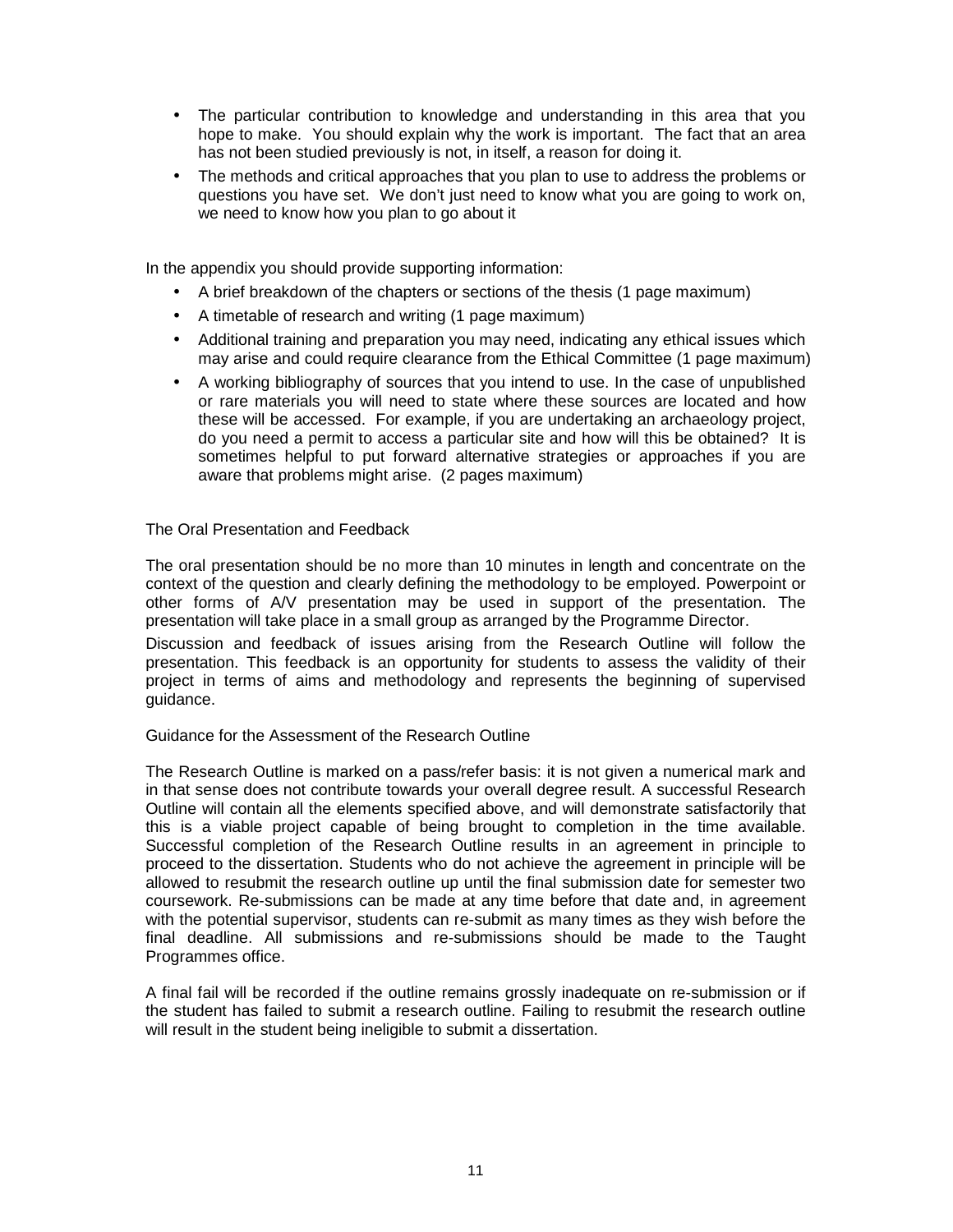# **Appendix 2: Key Dates**

# **Semester One Coursework**

Tuesday 16<sup>th</sup> January 2018

**Submission of Written Research Outline**  Tuesday 20<sup>th</sup> February 2018

**Semester Two Coursework**  Tuesday  $15<sup>th</sup>$  May 2018

**Placement Report (for those student taking the ICP Placement unit)**  Friday  $25<sup>th</sup>$  May 2018

**Resubmitted Coursework**  Friday  $10^{th}$  August 2018

**MA Dissertation Submission**  Monday 3<sup>rd</sup> September 2018

## **Key Dates for Part Time Students**

**NOTE FOR FIRST YEAR PART TIME STUDENTS:** All submission dates in your second year will be confirmed in the 2018-19 handbook. All assessment below is required, but some only in your second year.

**Semester One Coursework**  Tuesday 16<sup>th</sup> January 2018

**Submission of Written Research Outline**  Tuesday 20<sup>th</sup> February 2018

**Semester Two Coursework** 

Tuesday 15<sup>th</sup> May 2018

**Placement Report (for those student taking the ICP Placement unit)**  Friday  $25<sup>th</sup>$  May 2018

**Resubmitted Coursework**  Friday  $10^{th}$  August 2018

# **MA Dissertation Submission**

September 2016 starters – Monday  $3^{rd}$  September 2018 OR Monday  $3^{rd}$  December 2018 September 2017 starters – to be confirmed in 2018-19 handbook

#### **Late Submission**

Any assessed coursework submitted after the deadline, without good cause, will incur a penalty determined by the lateness of its arrival:

- **ten marks will be deducted for the first day after the deadline**
- **ten additional marks will be deducted for each day thereafter (including weekends), up until 5 days (after which point a mark of zero will be awarded)**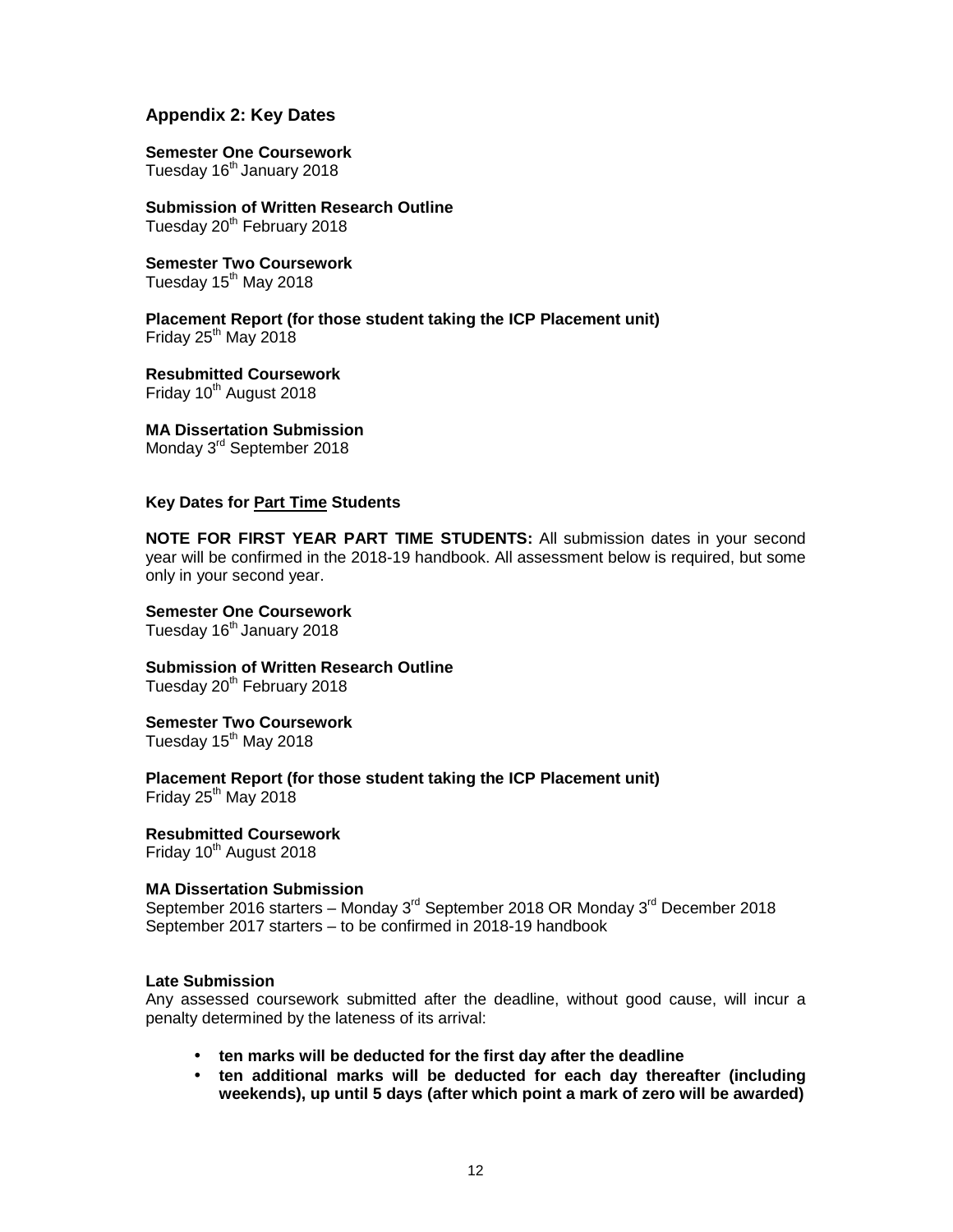If you are registered on units outside of the School, you should ensure that you are aware of the penalties that will be imposed for late course work submission for that School. Schools may operate different penalty schemes for late submission.

# **Appendix 3: Marking criteria**

- 80 90% Exemplary work, highly accurate, innovatively analytical and critical, demonstrating rigorous and insightful judgement, thoroughly original approaches and an innovative and illuminating use of sources. This work indicates a student doing work in the highest range of the distinction profile and deserving to be considered for eventual publication.
- 75 80% Excellent work, very accurate, demonstrating highly analytical style and approach with deeply insightful judgement, original critical approach and a thoroughly illuminating use of sources. This work indicates a student doing work within a mid-distinction profile and approaching publication standards.
- 70 75% Excellent work, mainly accurate, showing clear evidence of comprehensiveness, soundness of judgement, focus, analytical powers, insight, critical depth, and (where relevant) illuminating use of sources. This work indicates a student doing work within a distinction profile.
- 60 69% Work that is mainly accurate, based on good reading, sound in its judgements, comprehensive in coverage, effective (where relevant) in its use of sources, in charge of its own arguments, well-presented, and exhibiting, especially at the top end, a degree of depth and imagination.
- 50 59% A Pass at Masters' level, showing a sufficient grasp of the issues and reading of a sufficient range of relevant material. In argument and presentation, the work will demonstrate accuracy, coherence, consistency some critical and analytical ability, and (where relevant) adequate use of sources, but lack depth and imagination.
- 40 49% A Pass at Diploma level, showing a basic grasp of the issues posed, evidence of reading in relation to them, and coverage of their major aspects. The work may be descriptive in character and will lack the level of analysis and argument required as Masters' level. The presentation of the work will be consistent with academic writing conventions.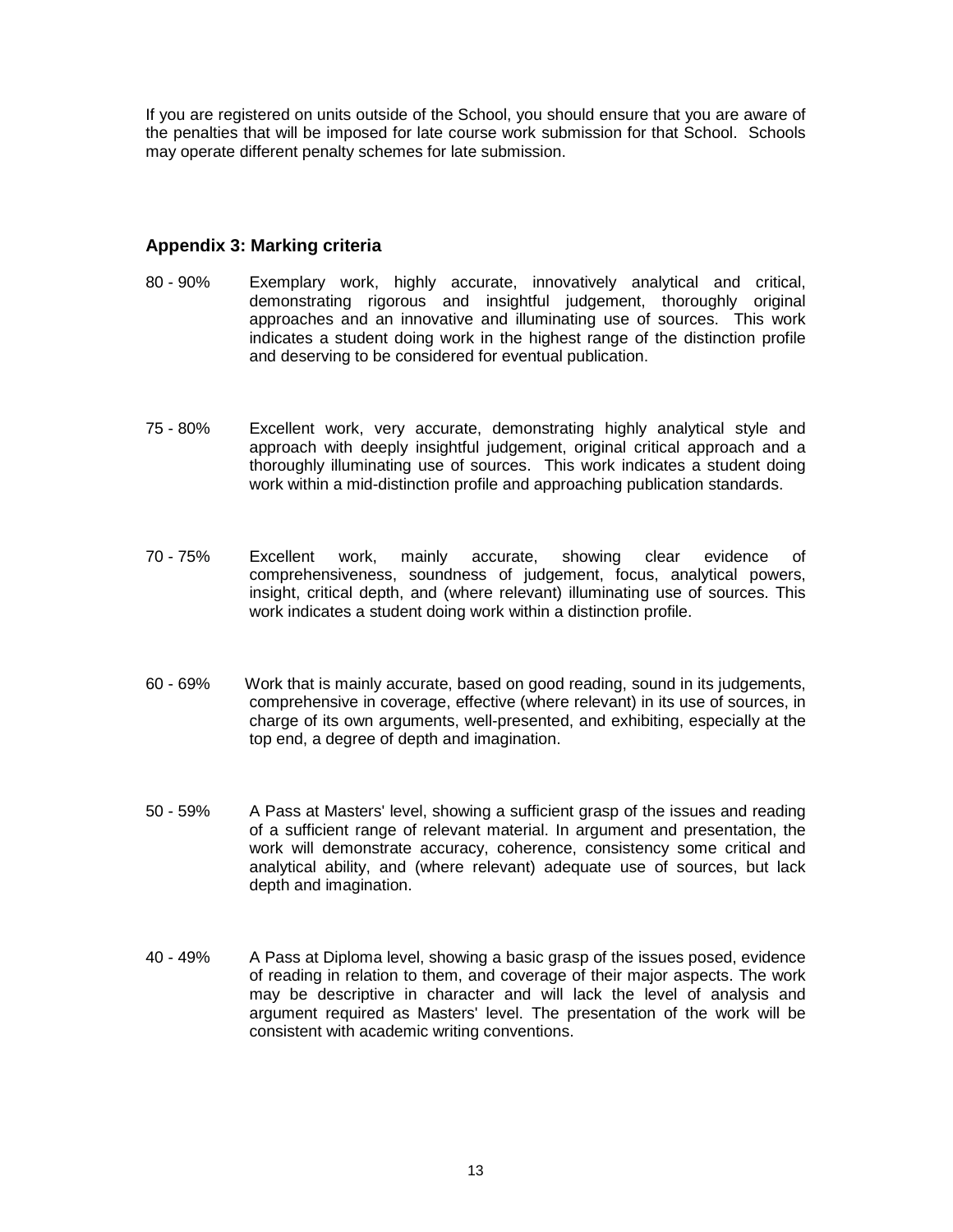- 30 39% The work is insufficient to pass at Diploma level, but sufficient to merit the right of resubmission. It is showing an elementary grasp of the issues posed, some evidence of reading in relation to them and some coverage, albeit incomplete of their major aspects. The work is primarily descriptive but incompletely so or crudely analytical in character and does not construct a fully cogent argument. The presentation will be partially consistent with academic writing conventions.
- 20 29% The work is not deserving of the right of resubmission. It is not showing even elementary grasp of the issues, the reading will be limited or irrelevant. The work is neither a cogent narrative or descriptive piece of nor a structured argument. The presentation may not be consistent with academic writing conventions. There may be variations in the poor quality of standards displayed at this level.
- 10 19% Should be reserved to work displaying ignorance of the most basic scholarly and academic conventions. Marks below 10 will be reserved for totally vacuous submissions (no submission or incoherent prose).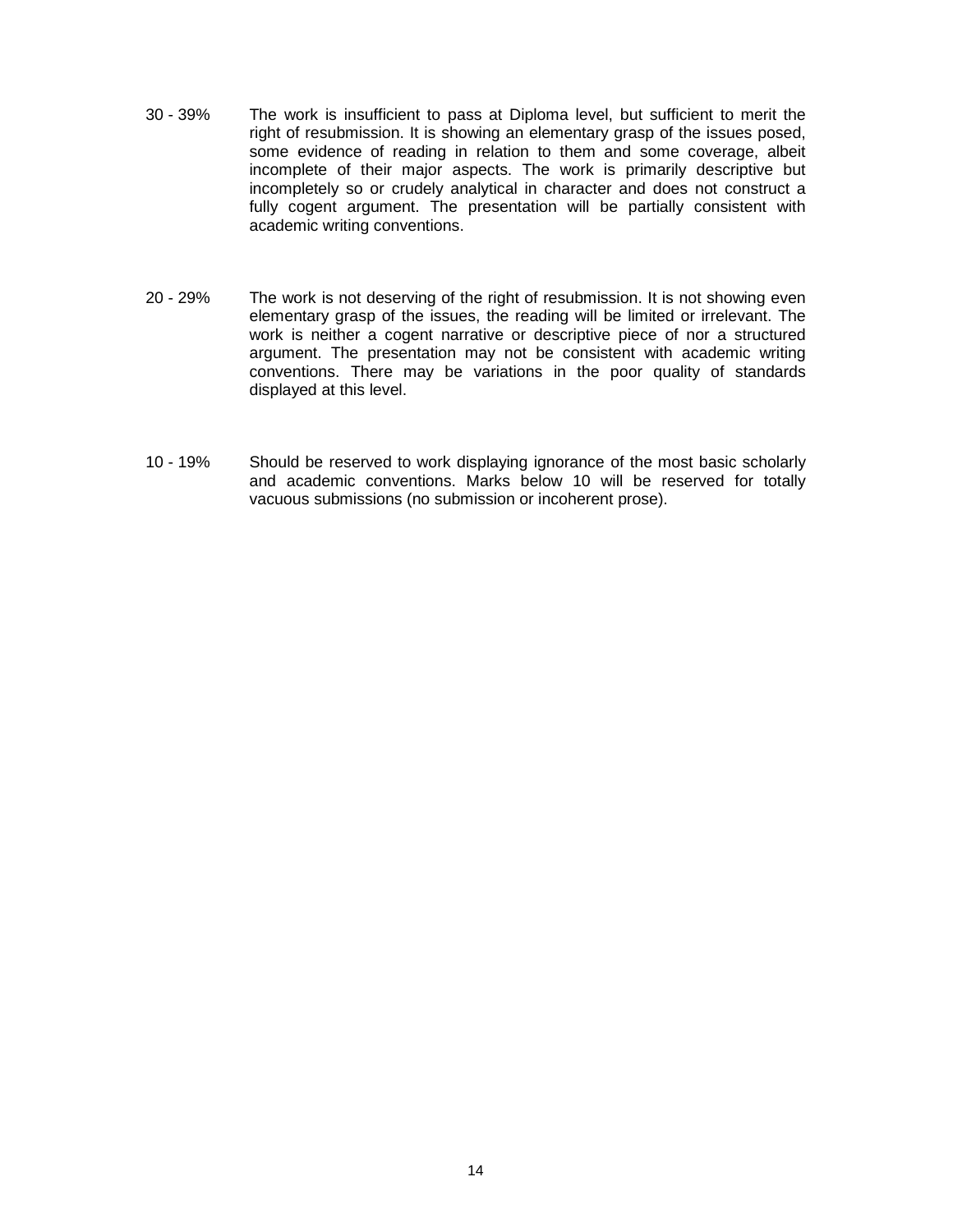# **Appendix 4: Style Guidance for Archaeology MA Students**

It is vital that you take the instructions below seriously, as standard of presentation is one of the criteria of assessment of all pieces of written work, whether for an MA essay or your MA dissertation. There are many alternative sets of conventions for presentation you can follow, as long as you are consistent in their use. However, you are strongly advised to adopt the Harvard system detailed below, which is notable for its clarity and economy.

# **In-text citations: Harvard System Format**

- 1. Most common format (Author surname(s) date)
- 2. If you are referencing particular pages (Author surname(s) date: pages)
- 3. If you are citing several references within one parenthesis, you must order them alphabetically by first author, separated by semi-colons.

#### Examples:

 Hodder was one of the first to present a post-processualist approach to material culture (Hodder 1982).

The author put forward the craft-specialisation hypothesis as an explanation for the emergence of the first Bronze Age palaces on Crete (Renfrew 1972: 314-338).

Several authors have discussed the type of inclusions that can be found in ancient ceramics (Orton, Tyer and Vince 1996; Rice 1984; Shepard 1956).

#### **Bibliography: Harvard System Format**

- 1. Most common format Author surname, initial(s). Date. Title (italicised). Place of Publication, Publisher.
- 2. The title of the overall work in which the piece appears is italicised:
	- for a monograph, this is the book's title
	- for an article in a journal, this is the Journal Title
	- for a webpage, this is the website address itself
- 3. If the publication is part of an edited volume or journal article, you must include page numbers.
- 4. If you have multiple publications by the same author, order them by date (earliest first) but if you have several articles by a single author from one year, give them alphabetical suffixes (in both the main text and bibliography).

#### Examples:

Hingley, R. 1984. The archaeology of settlement and the social significance of space. Scottish Archaeological review 3 (:1): 22-149.

Hingley, R. 1990a. Boundaries surrounding Iron Age and Romano-British Settlements. Scottish Archaeological Review 7: 96-104.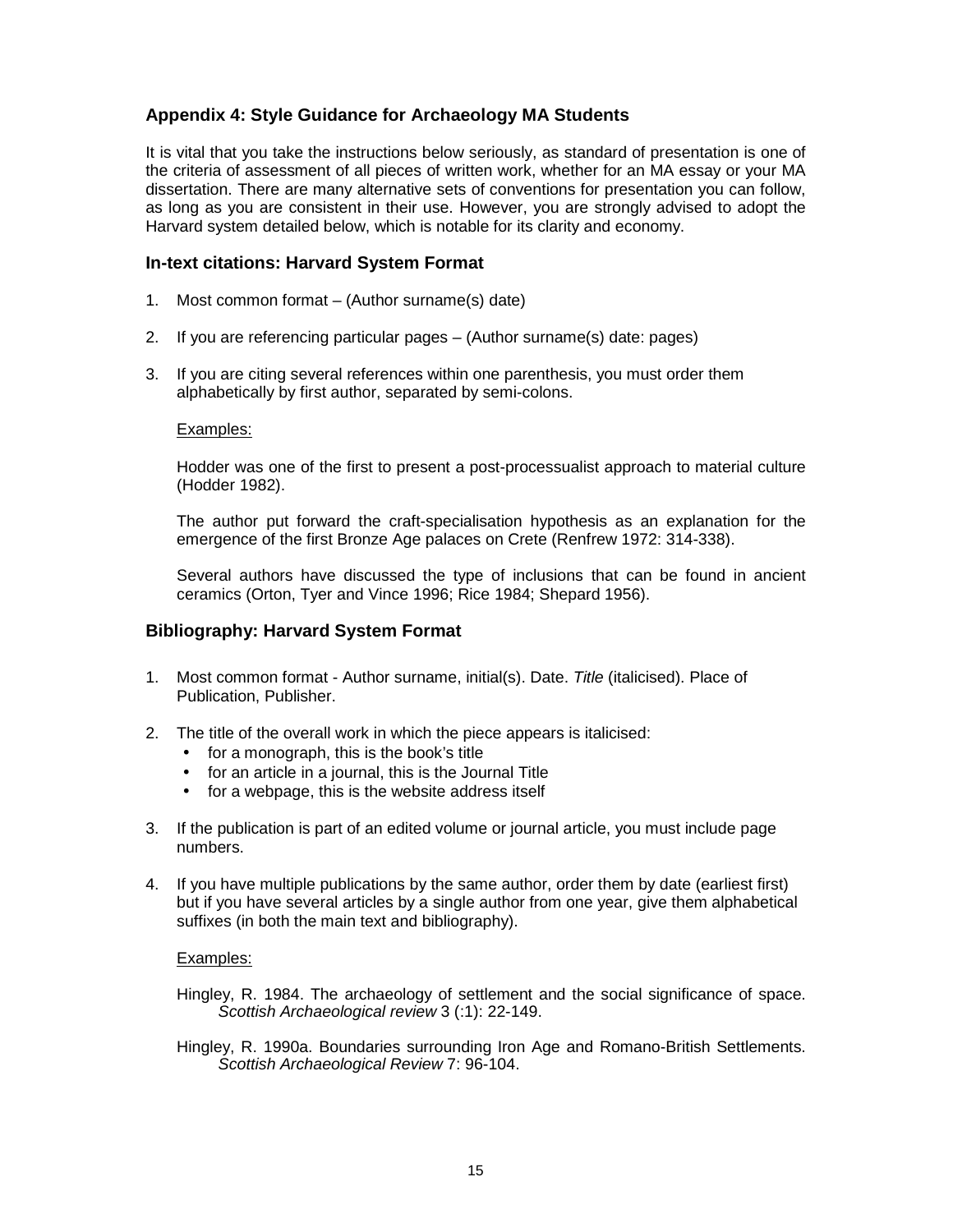- Hingley, R. 1990b. Domestic organisation and gender relations in iron Age and Romano-British households. In R. Samson (ed.) The Social Archaeology of Houses. Edinburgh, Edinburgh University Press: 125-149.
- Hingley, R. 1995. The Iron Age in Atlantic Scotland: searching for the meaning of the substantial house. In C. Cumberpatch and JD Hill (eds.) *Different Iron Ages.* BAR Int. Series 602. Oxford, Tempus Reparatum: 185-194.
- 5. If the book/monograph is a reprint of an ancient classical text or historical work, the date you need is the most recent one that appears in the frontispiece of the book or under the copyright information – if it is a new edition (which may contain amendments or additions) indicate which edition this is.

#### Examples

Stukeley, W. 1975. Antiquities from the County of Wiltshire. London, Dent.

Renfrew, C. and Bahn, C. 2005. Archaeology: theories and methods. ( $3<sup>rd</sup>$  edition). London, Thames and Hudson.

6. If the work is translated from the original, you should also include the translator's name along with the original author

## Example:

Dietler, M. 2003. Wagon Burials of Northern Europe. (translated by C. Pare). Oxford, Oxford University Press.

#### **More Examples of Harvard formats**

• **Single authored monograph or journal article** 

Barber, M. 2003. Bronze and the Bronze Age: metalwork and society in Britain c.2500- 800 BC. Stroud, Tempus.

Brück, J. 1999a. Houses, lifecycles and deposition on Middle Bronze Age settlements in southern England. Proceedings of the Prehistoric Society 65, 145-166.

# • **Jointly authored volume or journal article**

Hunter, J. and Ralston, I. (eds). 1999. The Archaeology of Britain. London, Routledge.

Megaw, R. and Megaw, V. 1994. Through a window on the European Iron Age darkly: fifty years of reading early celtic art. World Archaeology 25 (3): 287-303.

# • **Edited volume**

Scarre, C. (ed.) 2002. Monuments and Landscape: Perception and Society During the Neolithic and Early Bronze Age. London, Routledge.

Barrett, J.C. and Kinnes, I.A. (eds.) The Archaeology of Context in the Neolithic and Bronze Age. Sheffield, Dept. of Archaeology and Prehistory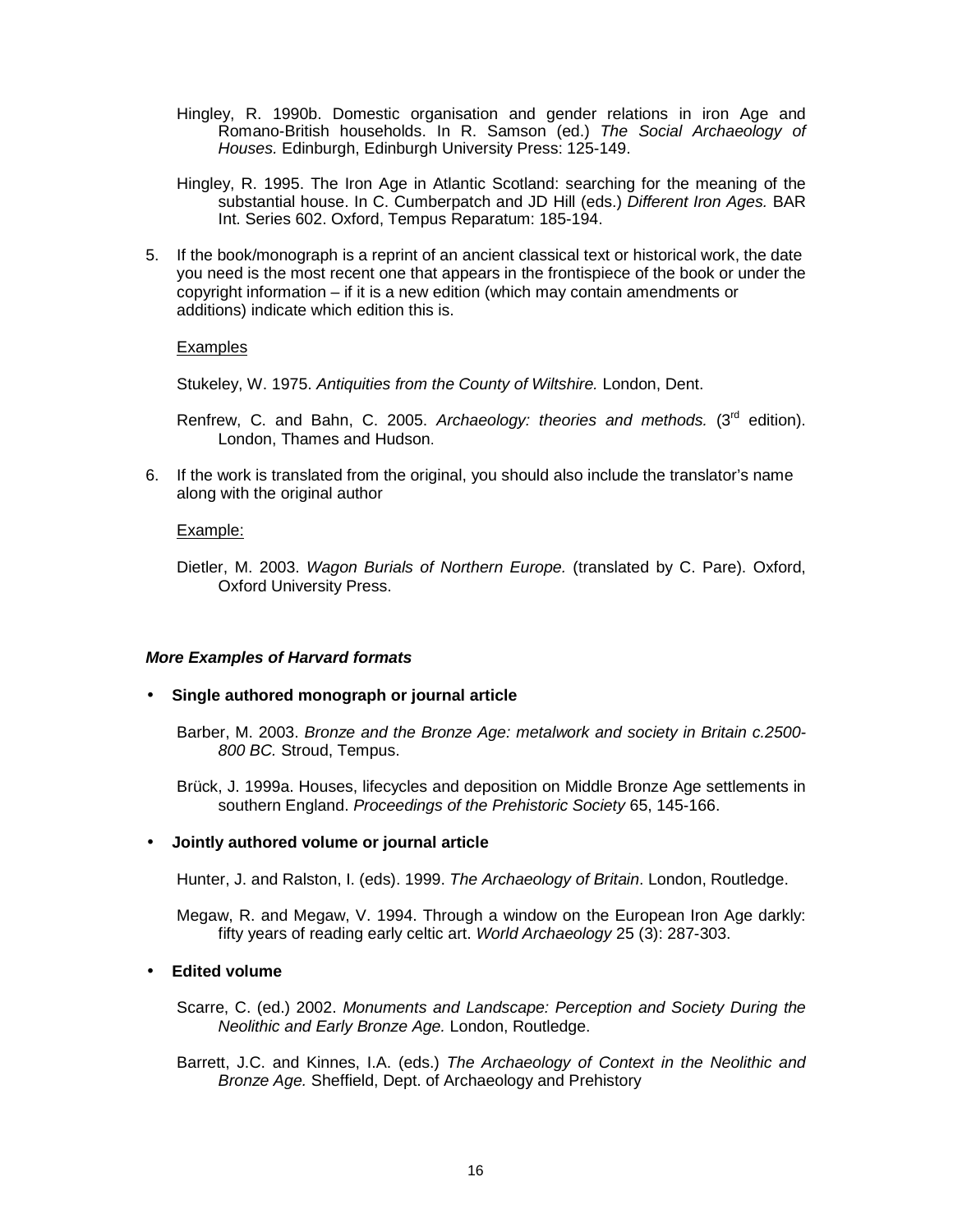# • **Article from an edited volume**

Brück, J. 1999c. What's in a settlement? Domestic practice and residential mobility in Early Bronze Age southern England. In Brück, J. and Goodman, M. (eds.) Making places in the prehistoric world: themes in settlement archaeology. London, UCL Press: 68-94.

## • **Website (organisation)**

Wessex Archaeology. 2003. The Amesbury Archer Excavations.

http://www.wessexarch.co.uk/projects/amesbury/archer.html (Accessed 16/09/03).

## • **Website (where there is no obvious author or date of original authorship)**

Anon. nd. University of Manchester Archaeology: School of Arts, Languages and **Cultures** 

Homepage.http://www.manchester.ac.uk/schools/ahrc/archaeology/welcome.htm (Accessed 12/11/05)

## • **Newspaper article (paper version and web version)**

- Keys, D. 2002. Swing Low, Sweet Chariot: a new Chariot Burial from East Yorkshire The Guardian 16<sup>th</sup> January: 7.
- Keys, D. 2002. Swing Low, Sweet Chariot: a new Chariot Burial from East Yorkshire The Guardian 16th January. http://www.guardian.co.uk/g2/archaeology/chariot/101 (Accessed 14/04/06).

# • **Archaeological 'grey literature': site evaluations and assessments**

Archaeological Research Consultancy at the University of Sheffield. 2004. An archaeological evaluation of the Kelham Island area. Consulted at ARCUS, West Court, Mapping Street, Sheffield.

• **Official publication, catalogue or brochure where an institutional body is the main author, and online sources** 

British Museum. 2005 A Catalogue of Bronze Age Metalwork. London, British Museum.

Department for Education and Skills. 2003. White Paper - The future of higher education. http://www.dfes.gov.uk/highereducation/hestrategy/pdfs/Dfes-HigherEducation.pdf (Accessed 28/02/2004).

#### • **Non-conventional sources: manuscripts and archival documents**

Public Records Office. King's Memoranda Roll, E159/69, m.78

Dorset County Record Office. Tithe Award: Child Okeford. Document Ref.: CO14/2.

Northampton County Record Office. Brudenell of Deene Papers, l.x.37: Peter Morlet to Thomas, Lord Brudenhall, 27<sup>th</sup> June 1652.

• **Unpublished theses**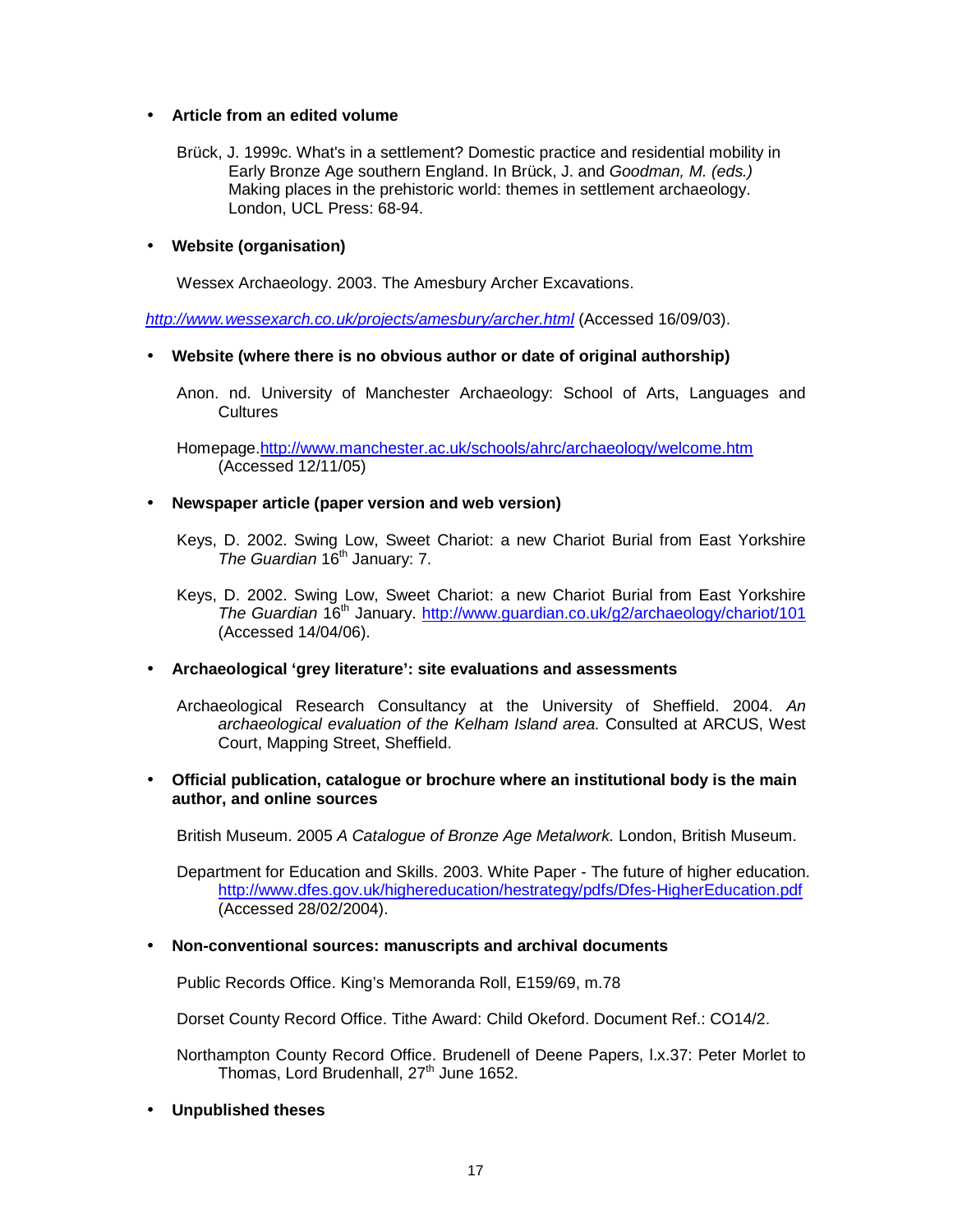Giles, M. 2000. Close-knit, Open-weave: archaeologies of identity in the later prehistoric landscape of East Yorkshire. Unpublished PhD thesis, University of Sheffield.

• **Film** – you must cite the title, original release date, director and media, film company (VHS Video, DVD, 35mm Film)

Gladiator. 2000. Directed by Ridley Scott. (DVD). Glendale USA, Dreamworks SKG.

- **Television/Radio** you must cite programme title, date of original transmission, episode number and title, director, format and Production Company
	- Time Team. 2002. Series 5, programme 4: Time Team Special: the Big Dig. Directed by P. Golding. (TV). London, Channel 4.
	- Richards, J. 2001. Mapping the Town: Ipswich.  $4<sup>th</sup>$  June 8.30pm. (Radio broadcast). Radio 4.

## **Illustrations**

It is important to include a variety of forms of evidence in your text: drawings, photos, graphs and plans are all useful. Pictures not only enliven the text, they illustrate your points, enrich case studies, and can save you paragraphs of descriptive text. However, they should be scholarly, apposite and relevant, complementing your written argument. They should also be clear and sharp, so check reductions and enlargement. Text should be legible and a key should be provided for any symbols used. Plans should have scales and north arrows. Line drawings of artefacts should have scales wherever possible.

Figures should be numbered in order, and referred to in the main body of the text. If you copy an illustration directly from another source or download/scan in an image, you MUST cite its source in the caption for the figure e.g.

Figure 1: Early Bronze Age burial from Barnack (from Clark, Cowie and Foxon 1985: 63, plate 14)

NB this reference, written in the **Harvard style**, refers you to the bibliography, where you would be able to trace the source:

Clarke, D. Cowie, T., and Foxon, A. 1985. Symbols of Power at the Time of Stonehenge. Edinburgh: HMSO.

If you selectively trace or scan and annotate an image, you would indicate this in the caption in one of the following ways:

Figure 2: Plan of Avebury (adapted from Gillings and Pollard 2005: 45, figure 7).

Figure 3: Illustration of a Beaker Vessel (redrawn from Barrett 1994: 22, figure 4).

Figure 4: Reconstruction of final phase of Stonehenge (based on Whittle 2004: 123, figure 18).

Again, all of these original publications should be included in the bibliography, regardless of whether you mention the work again in the main text of the essay.

**Tables**